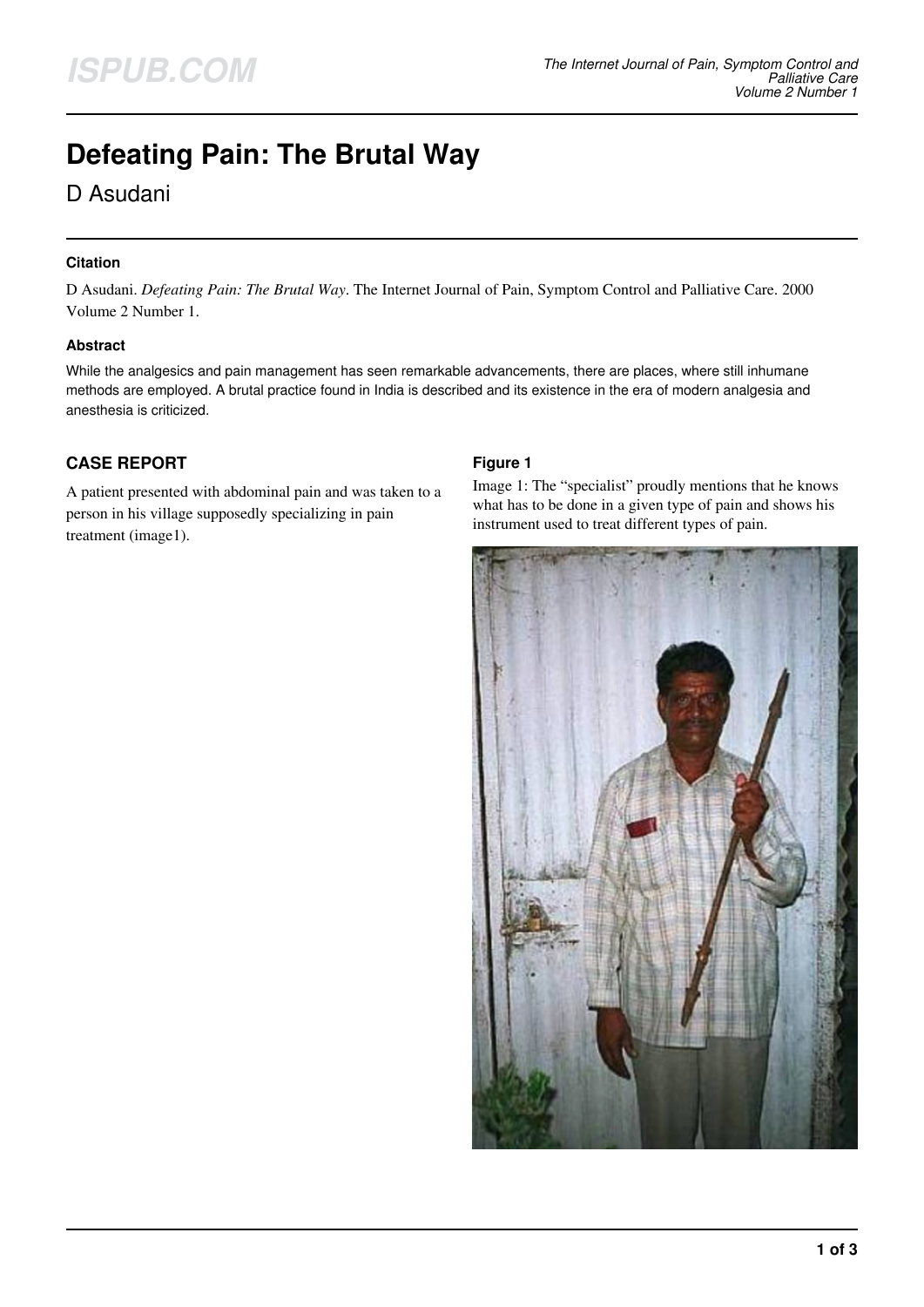While still in his village, the patient was treated by the "pain specialist" with a hot rod to "divert" his attention from the real pain. The hot rod left the marks seen in image 2. A few days later, the patient had to undergo laparotomy and a peptic perforation of the stomach was found.

#### **Figure 2**

Image 2: The "anti-pain" marks



The patient recovered and could return to his village. The "pain specialist" is still active.

#### **References**